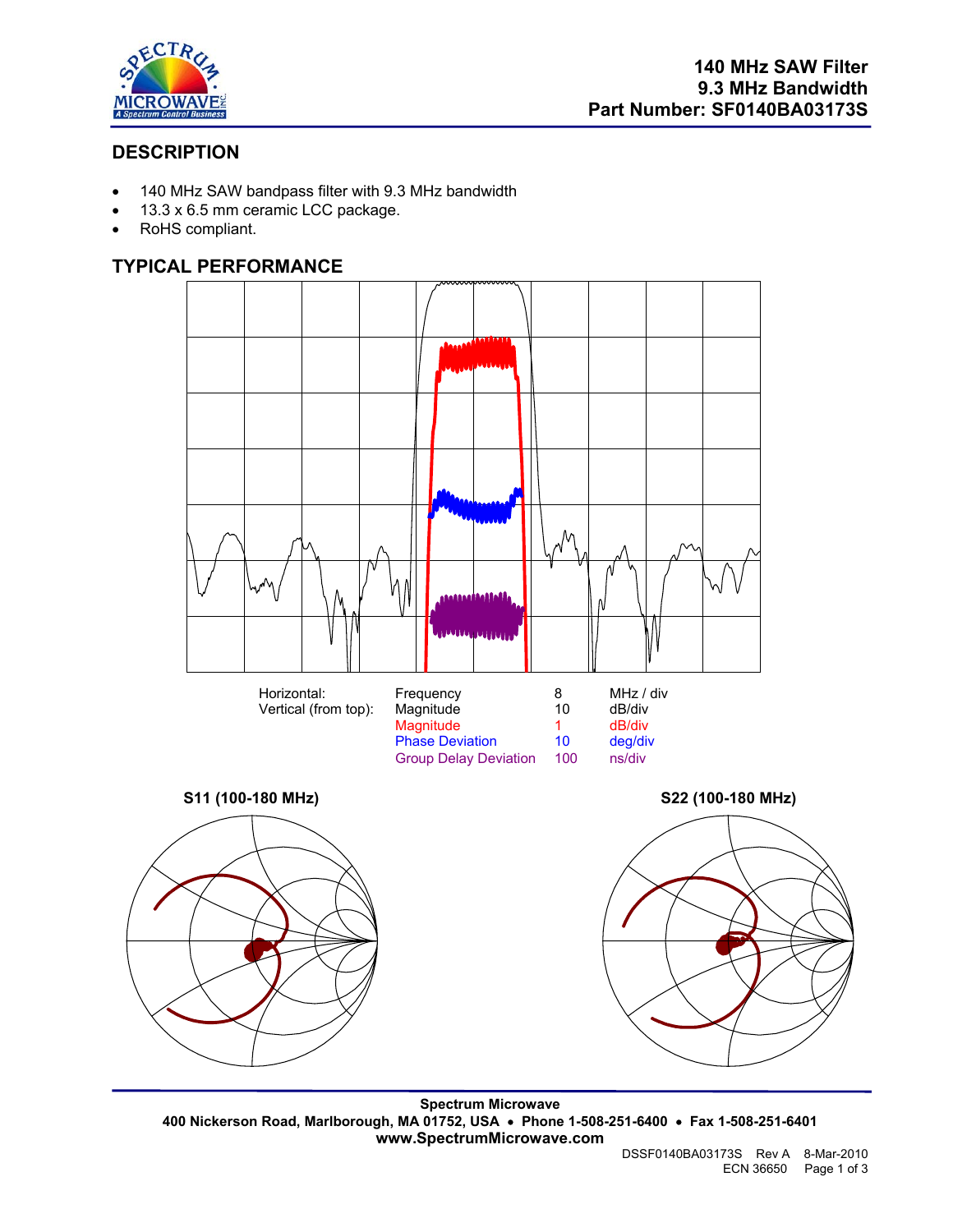

### **SPECIFICATION**

| Parameter                                                                                                                                                                                                                                                                                                                                                                                                                                        | <b>Min</b>    | <b>Typ</b> | <b>Max</b> | <b>Units</b> |
|--------------------------------------------------------------------------------------------------------------------------------------------------------------------------------------------------------------------------------------------------------------------------------------------------------------------------------------------------------------------------------------------------------------------------------------------------|---------------|------------|------------|--------------|
| Center Frequency (Fc) <sup>1</sup>                                                                                                                                                                                                                                                                                                                                                                                                               |               | 140.00     |            | <b>MHz</b>   |
| Insertion Loss <sup>2</sup>                                                                                                                                                                                                                                                                                                                                                                                                                      |               | 12.5       | 14         | dВ           |
| Lower 1dB Band Edge                                                                                                                                                                                                                                                                                                                                                                                                                              |               | 134.33     | 135.35     | <b>MHz</b>   |
| Upper 1dB Band Edge                                                                                                                                                                                                                                                                                                                                                                                                                              | 144.65        | 145.84     |            | <b>MHz</b>   |
| Lower 30dB Band Edge                                                                                                                                                                                                                                                                                                                                                                                                                             | 130           | 131.33     |            | <b>MHz</b>   |
| Upper 30dB Band Edge                                                                                                                                                                                                                                                                                                                                                                                                                             |               | 148.38     | 150        | <b>MHz</b>   |
| Lower 40dB Band Edge                                                                                                                                                                                                                                                                                                                                                                                                                             | 129           | 131.03     |            | <b>MHz</b>   |
| Upper 40dB Band Edge                                                                                                                                                                                                                                                                                                                                                                                                                             |               | 148.74     | 151        | <b>MHz</b>   |
| Passband Ripple <sup>3</sup>                                                                                                                                                                                                                                                                                                                                                                                                                     |               | 0.7        | 1          | dB p-p       |
| In/Out Return Loss at Fc                                                                                                                                                                                                                                                                                                                                                                                                                         | 12            | 18         |            | dB           |
| Rejection <sup>2</sup>                                                                                                                                                                                                                                                                                                                                                                                                                           |               |            |            |              |
| (70 to 100 MHz)                                                                                                                                                                                                                                                                                                                                                                                                                                  | 37            | 39         |            | dB           |
| (100 to 129 MHz)                                                                                                                                                                                                                                                                                                                                                                                                                                 | 40            | 45         |            | dB           |
| (151 to 210 MHz)                                                                                                                                                                                                                                                                                                                                                                                                                                 | 40            | 47         |            | dВ           |
| <b>Temperature Coefficient of Frequency</b>                                                                                                                                                                                                                                                                                                                                                                                                      |               | -86        |            | ppm/°C       |
| <b>Ambient Temperature</b>                                                                                                                                                                                                                                                                                                                                                                                                                       |               | 25         |            | $^{\circ}$ C |
| System Source and Load Impedance<br>$\overline{a}$ $\overline{a}$ $\overline{a}$ $\overline{a}$ $\overline{a}$ $\overline{a}$ $\overline{a}$ $\overline{a}$ $\overline{a}$ $\overline{a}$ $\overline{a}$ $\overline{a}$ $\overline{a}$ $\overline{a}$ $\overline{a}$ $\overline{a}$ $\overline{a}$ $\overline{a}$ $\overline{a}$ $\overline{a}$ $\overline{a}$ $\overline{a}$ $\overline{a}$ $\overline{a}$ $\overline{$<br>$\sim$ $\sim$ $\sim$ | $\sim$ $\sim$ | 50         |            | Ω            |

Notes: 1. Defined as the average of the lower and upper 3 dB frequencies.

2. All dB levels are defined relative to the insertion loss.

3. Defined over 135.35 to 144.65 MHz.

#### **MAXIMUM RATINGS**

| Parameter                          | Min | Max   | Units  |
|------------------------------------|-----|-------|--------|
| Storage Temperature Range          | -55 | 85    | $\sim$ |
| <b>Operating Temperature Range</b> | -40 | 85    | $\sim$ |
| Input Power Level                  |     | $+13$ | dBm    |
| DC Voltage Between Each Terminal   |     | 15    |        |

#### **MATCHING CIRCUIT**



Notes:

1. Recommend +/- 2% tolerance components, Typical inductor Q=40.

2. Component values shown are for reference only and may change depending on board layout.

**Spectrum Microwave 400 Nickerson Road, Marlborough, MA 01752, USA** • **Phone 1-508-251-6400** • **Fax 1-508-251-6401 www.SpectrumMicrowave.com**